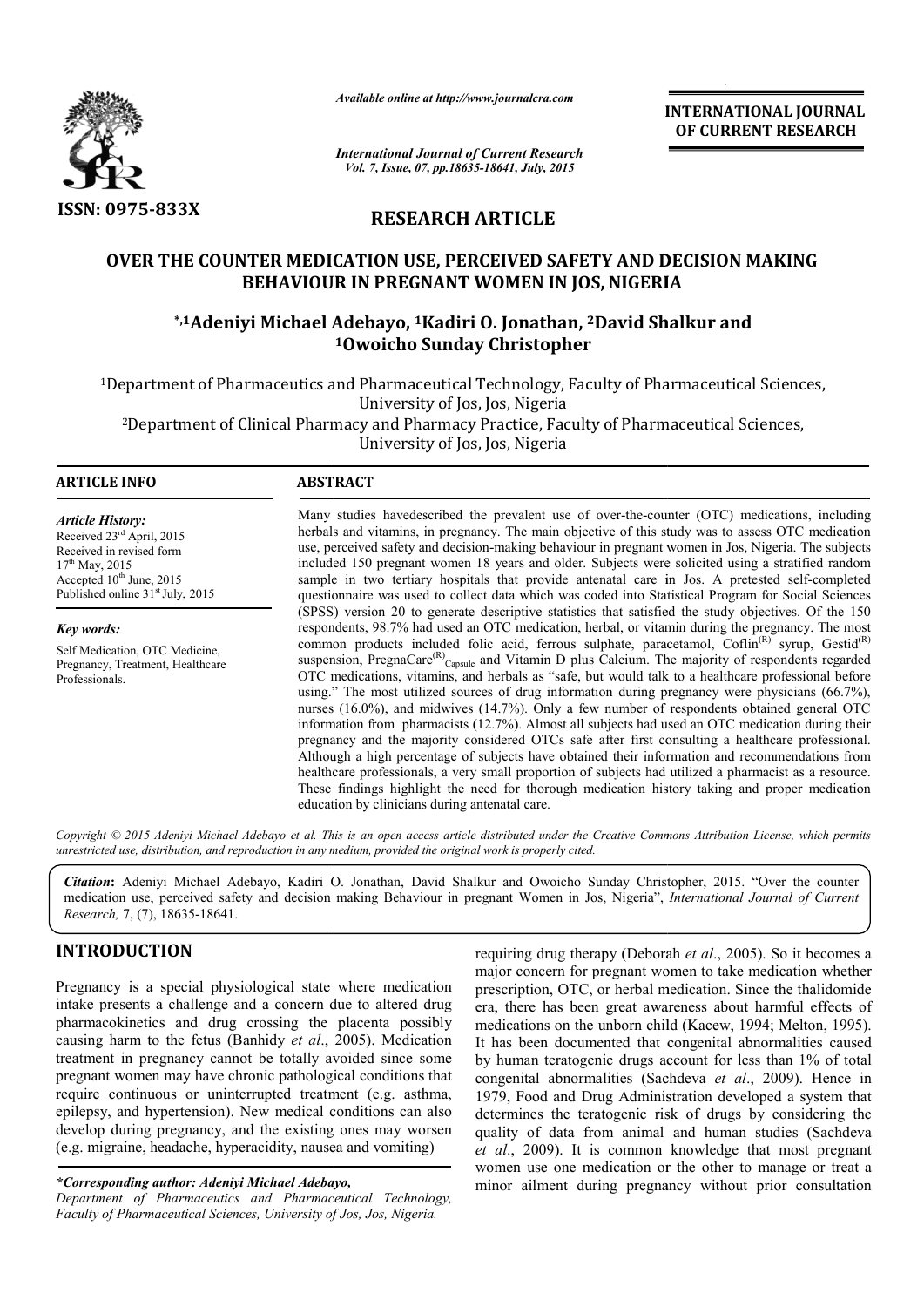with a health care professional. Often pregnant women resolve to make decisions on OTC medication use alone.

Many people, pregnant mothers included, consider OTC medications safe simply because they are available without prescription. Another issue arises with dietary supplement and vitamin use, as these products are often considered "natural" and thus harmless. A few OTC drugs have proven safety profile for use during pregnancy, while others have unproven safety or are known to adversely affect the fetus (Tillet *et al.*, 2003). In addition, the safety of certain OTC products may change depending on the gestational age of the fetus. Thus, there is the need to assess the type of OTC medications pregnant women use and their perceived safety. This will help in instituting programs that will educate women on the rational use of OTC medications including herbals and vitamins during pregnancy. Although many studies have been done pertaining to self-medication during pregnancy in Nigeria, no study has been done covering OTC medication use, perceived safety and decision-making behaviours in pregnant women in Jos.OTC or non-prescription medications describe medications that are easily accessible to the consumer without a written prescription from a health care professional (FDA, 2005). They include such medications used for common ailments such as pain, cough and cold, sore throats, allergies, diarrhea, constipation, stomach upset, heartburn and a host of bacterial and fungal infections. OTC drugs also include vitamins and herbals commonly used as dietary supplements. Prescription only medicines (POM), describe medicines that require a written prescription from a health care professional before they can be dispensed (FDA, 2005).

Several studies are present in the literature exploring questions related to drug use during pregnancy. Many focus on prescription drug use, while others include OTC and herbal drugs (Glover *et al*., 2003; Conover, 2002; Refuerzo *et al*., 2005). A few studies also describe the prevalence of use and its relationship to maternal characteristics such as age, income, or educational status (Werler *et al*., 2005; Buitendijk and Bracken, 1991; Rubin *et al.*, 1993).OTC medication use by pregnant women is very common as evidenced by several studies. Glover *et al.* (2003), examined prescription, OTC and herbal medicine use in a rural obstetric population and they found 92.6% self-medicated with at least one OTC product and 45.2% used herbals. In addition, the authors found that 20.8% took five or more OTC medications during pregnancy. They noted a trend of increased use as pregnancy progressed, especially with paracetamol, calcium carbonate, cough drops, and guaifenesin. Other common OTC medications used included ibuprofen, aspirin, prenatal vitamins, H<sub>2</sub>-antagonists, and non-sedating antihistamines. Another primary study focused on the frequency of prescription, OTC, and herbal use, but questioned women immediately post partum (Refuerzo *et al.*, 2005). They found 96.9% had taken at least one medication while pregnant. After excluding prenatal vitamin and iron supplements, they found 62.8% used OTC medications and 4.1% used herbals. Additionally, 33.5% used two or more medications and 13.6% used four or more drugs during their most recent pregnancy. A study carried out by Tamuno *et al.* (*2*011) described the prevalence of use of herbal remedies together with OTC drugs in pregnant women. In a large scale, retrospective study, OTC medication use was quantified for more than 10,000 pregnant women (Werler *et al.*, 2005). Data was collected from two case-control studies: the Slone Epidemiology Centre Birth Defects Study and the National Birth Defects Prevention Study. They found most pregnant women had taken an OTC product, most commonly paracetamol, pseudoephedrine, diphenhydramine and guaifenesin. Rates of analgesic and decongestant use were higher for white women, those with at least a high school education, and women who were 20 years and older.

Many studies are present in the literature that not only focused on medication use during pregnancy, but also studied the relationship of use to maternal characteristics. In one of such studies, 54.9% of pregnant subjects used at least one OTC medication, with the most common being analgesics, antacids, and cold/allergy products (Buitendijk and Bracken, 1991). The authors determined that women who used prescription medications were more likely to also use OTC medications. In addition, women who were older, white, married, collegeeducated, and concurrently used caffeine, alcohol, and/or marijuana, took OTC medications more frequently than other groups. Perceptions on safety about medication have been shown to be strongly associated with patients' adherence to medication (Gatti *et al*., 2009). In a survey, data collected on perceived safety of OTC medication showed that majority of women regarded OTC medications (62.3%), vitamins (67.2%), and herbals (54.1%) as "safe, but would talk to a healthcare professional before using." No participant believed vitamins to be unsafe for use during pregnancy. In addition, no participant considered herbals as "very safe, don't need to talk to a healthcare professional before using." (Kline and West berg, 2011)

Few attempts were made to identify how the sociodemographic characteristics of pregnant women correlated with attitudes and beliefs, with respect to safety, regarding medications (Nordeng *et al*., 2010a, b; Rizk *et al.,* 1993; Skouteris *et al.,* 2008). Among these parameters such as education, socioeconomic level, age, occupation, lifestyle, common beliefs as well as severity of illness were reported. A patient's knowledge and capacity to get knowledge are important in the development of beliefs (DiMatteo *et al*., 2007; Veazie and Cai, 2007). Although some pregnant women may have the sufficient knowledge about high-risk medication in pregnancy, there is a ''general fear'' from medications (Norden *et al*., 2010b). The hesitation in medication use by pregnant women might result in serious consequences which include but are not limited to: termination of a wanted pregnancy (Einarson, 2007), reluctance to drug use for nausea and vomiting (Baggley *et al*., 2004), preference of herbal medications (Glover *et al*., 2003), non-compliance to prescriber's medication (Ito *et al*., 1993; Williams *et al*., 2002) and inclination toward OTC drugs and other medication methods (Holst *et al*., 2009). Medication use in pregnancy has been studied in different communities. Norwegian women demonstrated a positive attitude toward medication in general, but a more restrictive one during pregnancy (Nordeng *et al*., 2010a). In Serbia, women had higher drug exposure during (34.7%) than before pregnancy (29.9%) and less selfmedication with OTC (Odalovic *et al*., 2012). In Tanzania,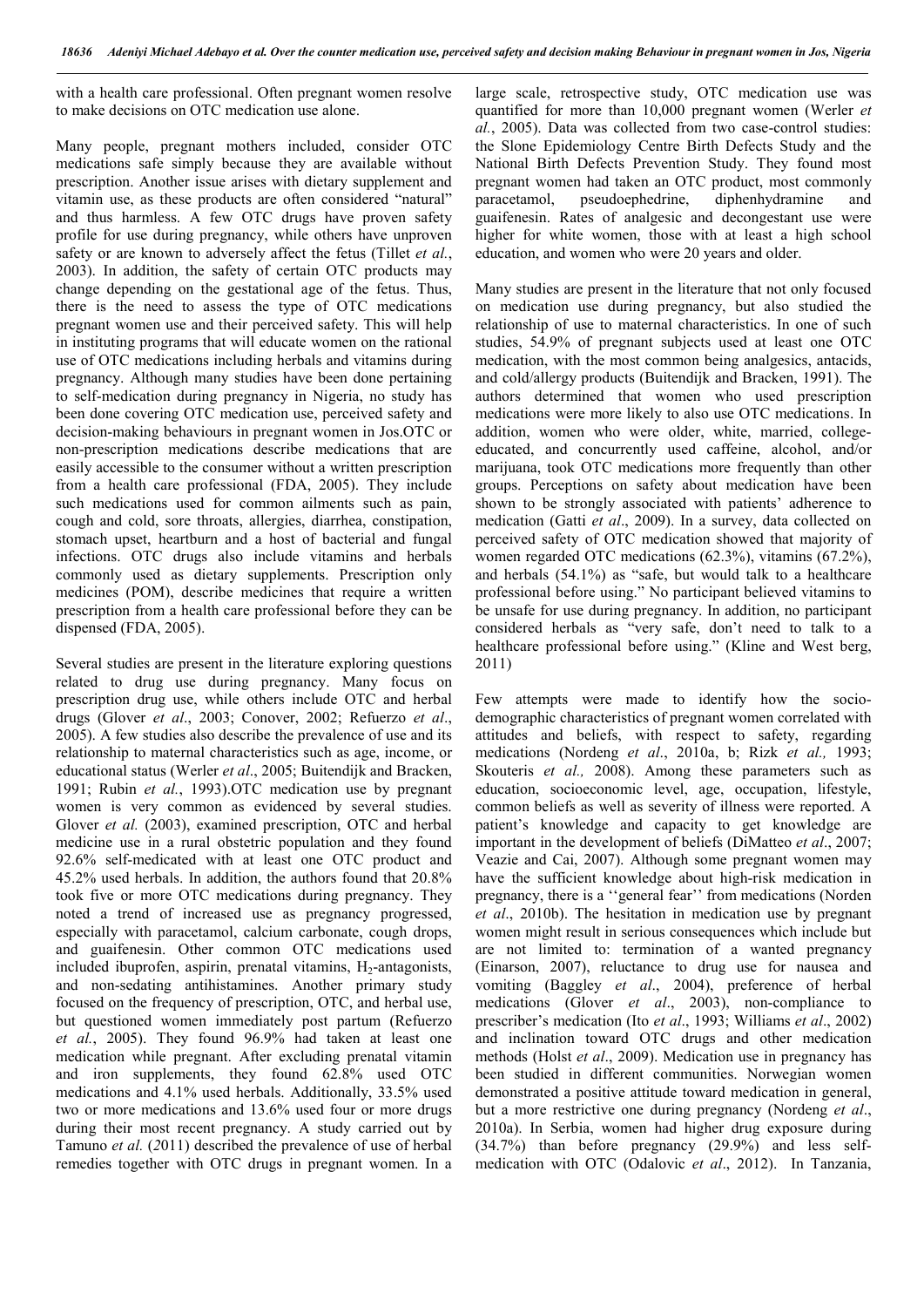most pregnant women (66.5%) reported that they hesitated to take medications without consulting their physicians, and few (31.5%) were aware of certain drugs that are contraindicated during pregnancy (Kamuhabwa and Jalal, 2011). Pregnant women regarding the use of OTC medications utilize many sources of information and recommendations. A study by Kline and Westberg (2011) showed that the most utilized source of information included physicians (68.9%) followed by midwives (55.7%). The next most referenced resource was the Internet with 44.3% use. Other referenced sources included books and magazines (32.8%), and friends and family (26.2%). One of the least drawn upon sources of information were pharmacists (26.2%); the same percent as friends and family.

Most women received recommendations from a nurse or midwife (52.5%) followed by a physician (44.3%). Of those using OTC medications during pregnancy, 14.8% reported choosing the product on their own. Even less received recommendations from a pharmacist (6.6%) (Kline and Westberg, 2011). In summary, few studies had been published examining the use and perceived safety of OTC medications during pregnancy and the decision-making process. Even fewer studies, if any, mention the impact of this topic on pharmacists. Pharmacists can provide valuable instruction on safe and unsafe OTC drugs during pregnancy. They can educate and inform patients that many drugs and herbals available over-thecounter lack evidence as to their safety and efficacy during pregnancy. Thus, the goal of this study was to gather information related to OTC use, decision-making behaviours, and beliefs in pregnant women and present it in a way that aids health care providers in providing the best patient care to this population.

# **MATERIALS ANDMETHODS**

*Setting*: The study was carried out in the Antenatal Care Departments of two tertiary hospitals, Plateau State Specialist Hospital and Bingham University Teaching Hospital, both in Jos, Plateau State, Nigeria. Jos is the capital of Plateau State located in the North central region of Nigeria with a population of about 900,000 spread across three local government areas namely Jos-North, Jos-East and Jos-South (NPC, 2006).Plateau State Specialist Hospital is a 160-bed hospital owned by Plateau State Government and Bingham University Teaching Hospital is a 150-bed hospital owned by Evangelical Church Winning All (ECWA).

*Study Design*: A cross sectional study design was adopted in which an anonymous self-completed, pre-tested questionnaire was distributed to pregnant women attending antenatal clinics in two tertiary health care centres in Jos, Nigeria.

*Inclusion and Exclusion Criteria***:** The inclusion criteria included pregnant women between the ages of eighteen (18) and forty (40) years and those that consented to take part in the study. The exclusion criteria included pregnant women less than eighteen (18) years of age or more than 40 years.

*Sampling:* A sample of pregnant women attending antenatal clinics in these hospitals wasobtained by a stratified random sampling. (Explain the demographic basis for stratification) – please delete this statement.

**Sample Size:** A sample size of one hundred and fifty pregnant women was adopted for the study based on a previous research carried out by Emmanuel *et al.* (2014).

*Study Instrument:* A self-completed pre-tested questionnaire was adopted and modified from a previous research carried out by Kline and Westberg (2011). The questionnaire was pretested and validated by the two community pharmacists, two academic pharmacists, two hospital pharmacists and two midwives.

#### **The questionnaire comprised three sections:**

- Section A contained questions pertaining to demographic data of respondents including the age, tribe, level of education, occupation, current annual household income, religion and trimester of current pregnancy.
- Section B contained questions relating to use of OTC medications including herbals and vitamins women commonly use during pregnancy.
- Section C contained questions relating to perceived safety of OTC medications including prenatal vitamins and herbals used in pregnancy.

*Ethical Clearance:* Ethical clearances were obtained from the Ethics and Research Committees of the two hospitals. Although no risk was involved in participating in the research, the confidentiality of the respondents was guaranteed. In addition, informed consents of the respondents were obtained before participation in the study.

*Data Collection:* Data was collected by means of a selfcompleted pretested questionnaire composed of three sections developed in English language. Pregnant women were asked to respond to the nineteen questions that assess their demographic characteristics, the types of OTC medications including prenatal vitamins and herbals they are using, the perceived safety of these medications and the decision-making behaviours they employ regarding medication use. Data was collected between October and December of 2014, during the clinic days.

*Data Analysis*: The data obtained from the research was coded and entered into the Statistical Package for Social Sciences (SPSS), version 20 software to generate descriptive statistics of percentages and frequency distributions that satisfied the study objectives.

### **RESULTS**

One hundred and fifty completed questionnaires were obtained from Bingham University Teaching Hospital and Plateau State Specialist Hospital for 150 respondents, making it 100% response rate. This was achieved because it was researcher administered. Demographic data are presented in Table 1. The majority of respondents were between the ages of 20-30 (54.7%), Christians (90.7%) and in their second (22.7%) or third trimester (73.3%). The highest level of education was most commonly tertiary (62.0%). The most frequent household monthly income was between $\mathbb{N}10$ , 001 –  $\mathbb{N}25$ , 000(30.0%) per month.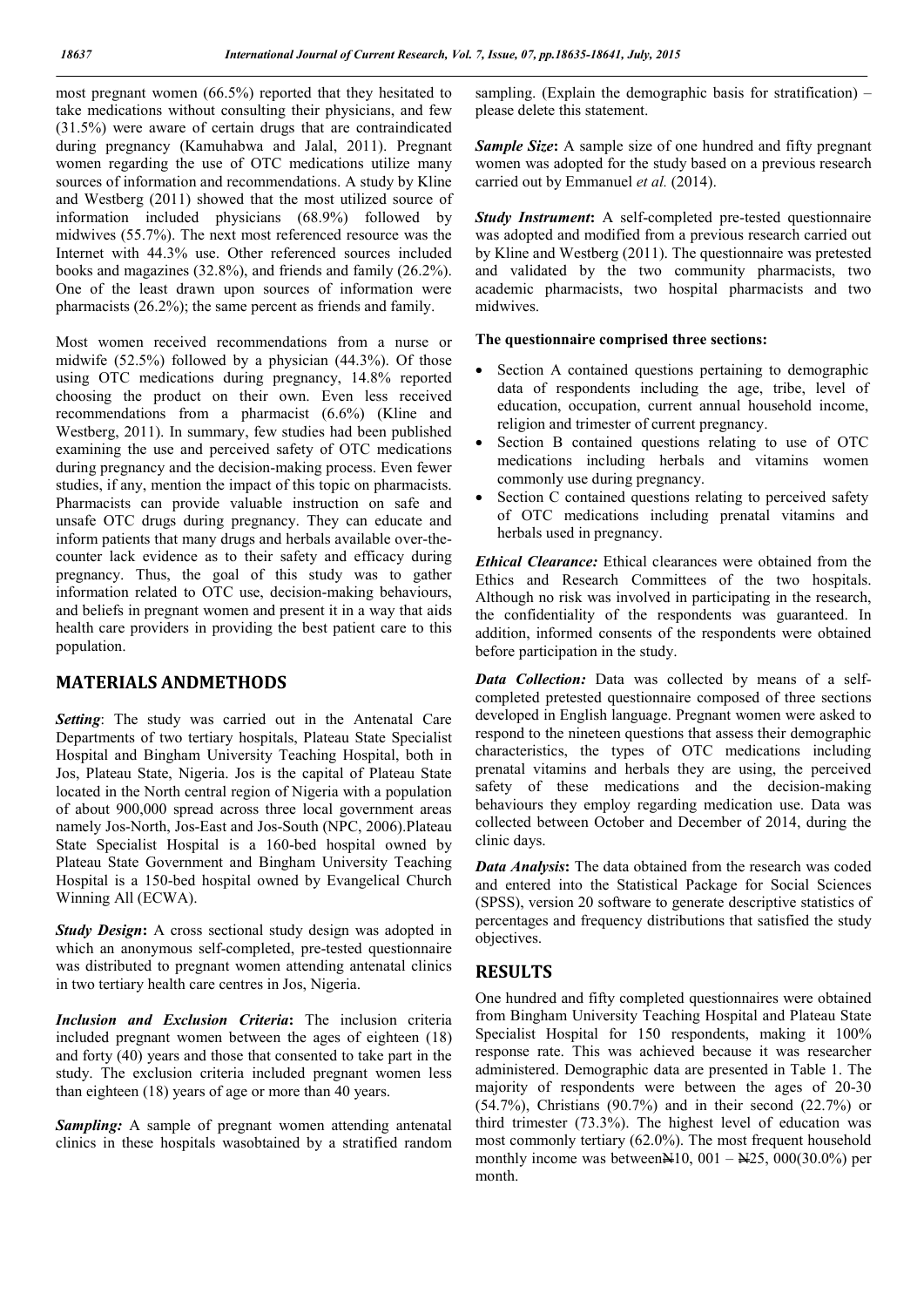#### **Cumulative % < 100 for any subgroup was due to nonresponse**

Figure 1 below depicts pictorially the distribution of selfmedication drug classes among respondents. It shows at a glance that most of the respondents self-medicated on vitamins (98.7%), followed by analgesics(58.0%) and then anti hyperacidity medications(26.0%).The figure shows that 16.0% of respondents have self-medicated on supplements and herbals.

**Table 1. Demography of respondents (N=150)**

| Variable                                 | Frequency      | Percentage |
|------------------------------------------|----------------|------------|
| Age                                      |                |            |
| $20$                                     | 15             | 10.0       |
| $20 - 30$                                | 82             | 54.7       |
| $31 - 40$                                | 50             | 33.3       |
| >40                                      | 3              | 2.0        |
| Tribe                                    |                |            |
| Yoruba                                   | 15             | 10.0       |
| Igbo                                     | 24             | 16.0       |
| Hausa                                    | 20             | 13.3       |
| Others                                   | 91             | 60.7       |
| Level of education                       |                |            |
| Primary                                  | $\overline{4}$ | 2.7        |
| Secondary                                | 52             | 34.7       |
| Tertiary                                 | 93             | 62.0       |
| Vocational training                      | 1              | 0.7        |
| No formal education                      |                |            |
| Occupation                               |                |            |
| Civil servant                            | 38             | 25.3       |
| Farming                                  | 19             | 12.7       |
| <b>Business</b>                          | 56             | 37.3       |
| Others                                   | 37             | 24.7       |
| Average monthly income $(in \mathbf{H})$ |                |            |
| ${}< 10,000$                             | 35             | 23.3       |
| 10,000-25,000                            | 45             | 30.0       |
| 26,000-50,000                            | 41             | 27.3       |
| 51,000-100,000                           | 21             | 14.0       |
| >100,000                                 | 8              | 5.3        |
| Religion                                 |                |            |
| Christianity                             | 136            | 90.7       |
| Islam                                    | 13             | 8.7        |
| Others                                   | 1              | 0.7        |
| Trimester of present pregnancy           |                |            |
| First                                    | 6              | 4.0        |
| Second                                   | 34             | 22.7       |
| Third                                    | 110            | 73.3       |

**Table 2. Distribution of individual self-medication drugs among respondents**

| Variable                        | Frequency      | Percentage |
|---------------------------------|----------------|------------|
| Analgesics(pain killers)        |                |            |
| Paracetamol®                    | 85             | 56.67      |
| Ibuprofen                       | $\overline{2}$ | 1.33       |
| Cataflam®                       | $\overline{c}$ | 1.33       |
| <b>Cough medicines</b>          |                |            |
| Coflin <sup>®</sup> syrup       | 16             | 10.67      |
| Procold®                        | 11             | 7.33       |
| Logenges                        | 8              | 5.33       |
| Benilyn®                        | 1              | 0.67       |
| Actifed®                        | 3              | 2.00       |
| Mixagrip®                       | 1              | 0.67       |
| <b>Heart burn medicines</b>     |                |            |
| Gestid <sup>®</sup> suspension  | 33             | 22.00      |
| Ranitidine tabs                 | 1              | 0.67       |
| Relcer® gel                     | $\overline{2}$ | 1.33       |
| Cimetidine tabs                 | 5              | 3.33       |
| Meprasil tabs                   | 1              | 0.67       |
| Constipation/diarrhoea/stomach  |                |            |
| upset                           |                |            |
| Gestid <sup>®</sup> suspension  | 11             | 7.33       |
| Buscopan®                       | 1              | 0.67       |
| Castor oil                      | 1              | 0.67       |
| Andrew liver salt®              | $\overline{2}$ | 1.33       |
| Allergy medicines               |                |            |
| Loratidine                      | 5              | 3.33       |
| Chlorpheramine                  | 8              | 5.33       |
| Xylomepha® nasal spray          | 1              | 0.67       |
| Vitamin medicines               |                |            |
| PregnaCare®                     | 29             | 19.33      |
| Folic acid                      | 110            | 73.33      |
| Ferrous sulphate                | 106            | 70.67      |
| Daily multivites                | 5              | 3.33       |
| Multivits                       | 17             | 11.33      |
| Vit-D/calcium                   | 64             | 42.67      |
| Prenatal vitamins               | 4              | 2.67       |
| Women daily multivitamin        | 8              | 5.33       |
| <b>Herbs/herbal supplements</b> |                |            |
| Ginger                          | 20             | 13.33      |
| Moringa                         | 21             | 14.00      |



**Fig.1. Distribution of self-medication drug classes among respondents**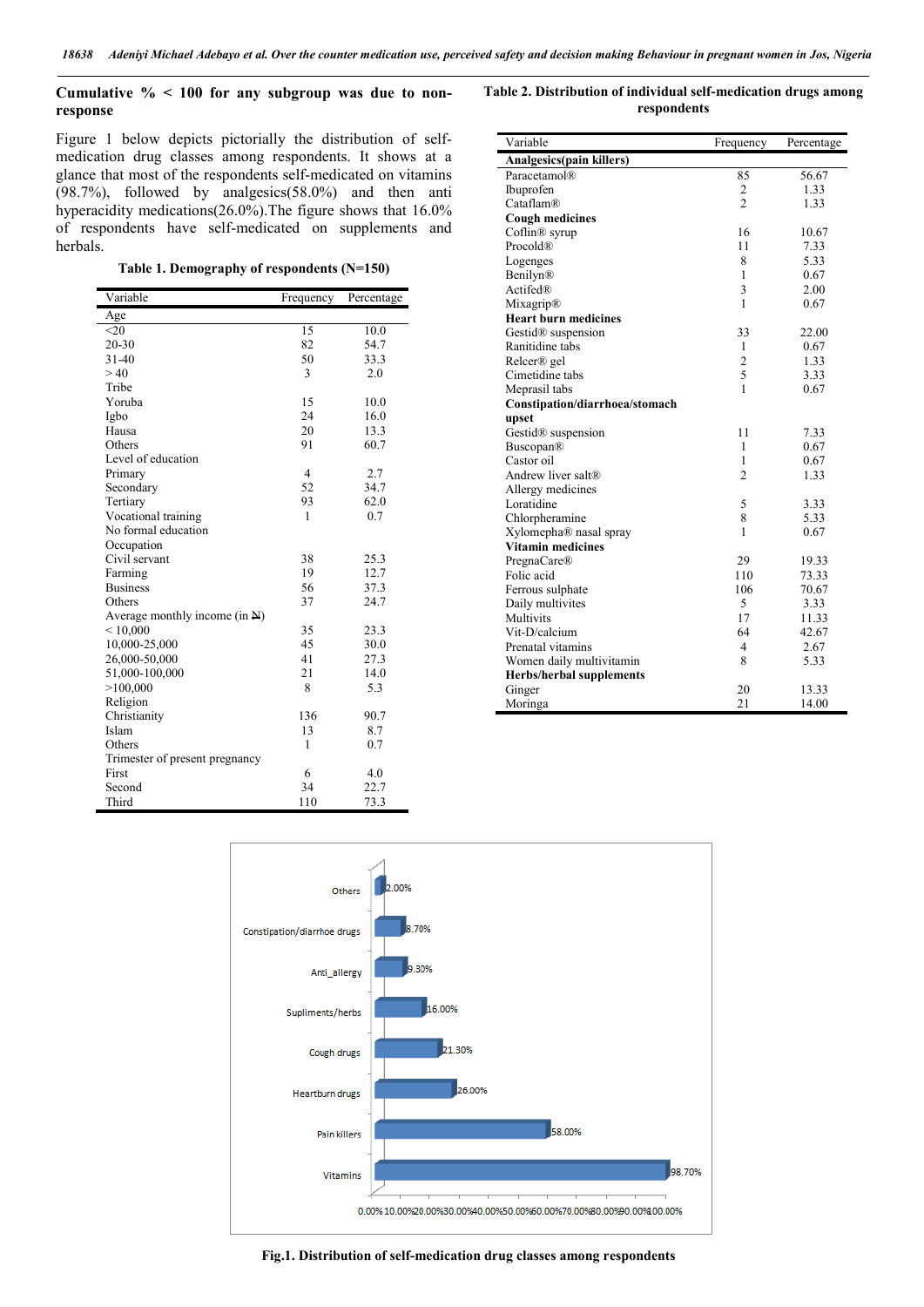Table 2 lists all of the over-the-counter medications, herbals, and vitamins taken by respondents. Medications were grouped by indications with the corresponding percent use out of the total number of respondents. The most common OTC taken by subjects was folic acid (73.33%) and then ferrous sulphate (70.67%) both of which are vitamins frequently dispensed together during antenatal visits. Twenty two percent of pregnant women used Gestid® to help resolve heartburn symptoms. Histamin-blockers were also taken for acid reflux, mostly cimetidine (3.3%).

#### **Perceived Safety of Medicines in Pregnancy**

Data on the perceived safety of OTC medication, vitamin, and herbal use during pregnancy is presented in Table 3 The majority of women surveyed regarded OTC medications (61.3%), vitamins (58.0%), and herbals (20.0%) as "safe, but would talk to a healthcare professional before using." Only a few respondents (2.7%) believed vitamins to be unsafe for use during pregnancy. Furthermore, 6.7% of respondents considered herbals as "very safe, don't need to talk to a healthcare professional before using."



| Variable                                                                         |                         | Drug                       | <b>Class</b>     |
|----------------------------------------------------------------------------------|-------------------------|----------------------------|------------------|
|                                                                                  | OTC $n$ $\frac{\%}{\%}$ | Vitamins $n$ $\frac{9}{6}$ | Herbs $n$ $(\%)$ |
| Very safe, I don't need to talk to a healthcare professional before using        | 8(5.3)                  | 55 (36.7)                  | 10(6.7)          |
| Safe, but I would talk to healthcare professional before using                   | 92(61.3)                | 87 (58.0)                  | 30(20.0)         |
| Safe, but I would check with resources, such as friends or internet before using | 4(2.7)                  | 4(2.7)                     | 8(5.3)           |
| Unsafe, I would not use these during pregnancy                                   | 46(30.7)                | 4(2.7)                     | 102(68.0)        |



**Fig.2. Distribution of respondents' sources of drug information during pregnancy**

To help manage other gastrointestinal conditions, Gestid® suspension was mostly used (7.33%). Other less frequently used OTC medications for these conditions included Buscopan®, castor oil and Andrew Liver Salt®.The most common OTC therapies to manage cough and cold symptoms were Coflin® syrup (13.1%), Procold® (7.33%), and lozenges (5.33%). Chlopheniramine (5.33%) was more commonly chosen over the non-sedating antihistamine, loratidine (3.33%), to treat allergies.About 20% of respondents made use of PregnaCare® during their pregnancy. Many subjects claimed to use a variety of herbals, such as ginger (13.33%), known to help reduce symptoms of nausea, and moringa (14,00%) and in addition, 58.0% used analgesics. Over ninety-eight percent of pregnant women surveyed had taken an OTC product while pregnant.

Figure 2 presents data pertaining to pregnant women's sources of information and recommendations regarding OTC use during pregnancy. As Figure 2 indicates, the most utilized source of information and recommendations for the use of OTC medicines during pregnancy by respondents was physicians  $(66.70\%)$  followed by nurses  $(16.0\%)$ . One of the least drawn upon sources of information and recommendations on OTC medication use were pharmacists (12.7%).

#### **DISCUSSION**

Over the years, there has been an increase in the use of OTC medications, including herbals and vitamins, and a decline in the use of prescription medicines (Rubin *et al*., 1993). Furthermore, the convenience associated with self-medication,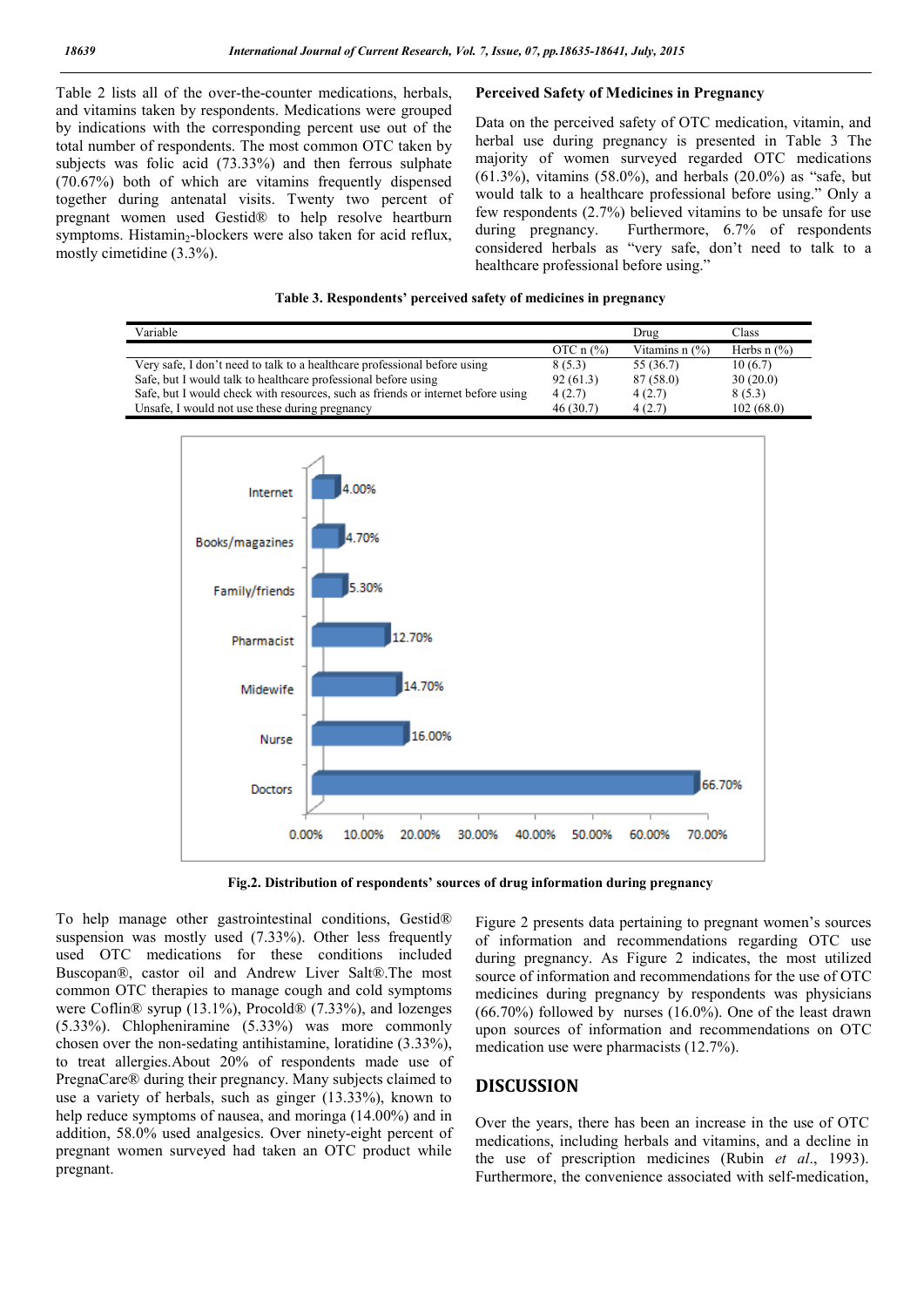the perceived safety of OTCs, and the usually high cost of consulting a physician in his clinic, especially for the uninsured Nigerian, could all contribute to this increasing prevalence of self-care. This survey and many other studies have shown that OTC use during pregnancy is extremely common. In the studied population, 98.7 % of the respondents had used at least one OTC medication, vitamin, or herbal while pregnant. The most common medications used included, folic acid, ferrous sulphate, paracetamol, Gestid®, Coflin® syrup, vitamin D either alone or in combination with calcium. Even after excluding vitamins and herbals, 71.3% of women had used an OTC medication during their pregnancy. This to some extent is in tandem with the findings of Kline and Westberg (2011), in which of the 61 respondents studied, 96.7% had used an OTC medication, vitamin, or herbal while pregnant. This study also agreed with their findings that paracetamol was the most widely used OTC analgesic by pregnant women.

In a Research carried out by Kline and Westberg (2011), the subjects considered OTCs (62.3%), vitamins(67.2%) and herbals(54.1%) as safe but only after consulting a healthcare professional. No participant regarded vitamins as unsafe. Their findings, to some degree, correlates with the result of this study where 61.3% and 58.0% of the respondents respectively regarded OTCs and vitamins as safe but only after consulting a healthcare professional. However, 2.7% of the respondents of this research oddly regarded vitamins to be unsafe and would not use these during pregnancy. This is insignificant.Most patients, including during pregnancy, consider OTC medications safe, just because they are available without a prescription. Although rare, women may not realize the potential risk some OTC medications may pose to themselves or their developing fetuses. A particular example is the use of non-steroidal anti-inflammatory drugs such as ibuprofen and Cataflam® respectively by two respondents. These drugs should not be used in the first or third trimester as there is enough evidence that associate them with abortion, post-term pregnancy, gastroschisis and increased bleeding leading to blood loss (Tillett*et al*., 2003).

Although the majority of subjects claimed they would talk to a healthcare professional before using an OTC product, many had used potentially harmful medications during their current pregnancy. Cataflam® and ibuprofen are examples stated above. The percentage of subjects receiving information and recommendations from pharmacists regarding OTC use during pregnancy was quite low (12.70%) compared to doctors, nurses and midwives. This result could be compared with the result obtained in a similar survey conducted in the USA by Kline and Westberg (2011). In the survey, the most utilized source of information was physicians, followed by midwives. One of the least drawn upon source of information was pharmacists (26.2%).Based on the findings of this study, there is a need for more patient education concerning the safe and effective use of OTC medications, herbals, and vitamins during pregnancy especially during antenatal visits. Due to a relatively small sample size, the results may not accurately represent the obstetric population, although it can still give a general perspective of the topics under study. Another limitation is the choice of study locations, two tertiary hospitals providing antenatal care in the urban city of Jos.

These patient responses may differ from those of a rural or suburban population. The majority of subjects have had tertiary education; therefore, a more diverse participant group would be beneficial in a future study. Nonetheless, this the first study to investigate self-medication practices and perceived medicines safety among pregnant women in the local setting and results could serve as important baseline data for further study.

#### **Conclusion**

This research was designed to determine which OTC medications including supplements, herbals and vitamins pregnant women are using during pregnancy and to assess pregnant women perceived safety of these medications, alongside the decision-making process they adopt in OTC, herbal and vitamin use. Based on the result of this research, it can be concluded that nine out of every ten pregnant women used OTC medication including herbals and vitamins during their current pregnancy with folic acid, ferrous sulphate, paracetamol, Gestid® suspension, vitamin D plus calcium, coflin® syrup, Procold®, ginger, moringa and PregnaCare® being the most utilized medications. It can also be concluded that most women regarded OTCs and vitamins as safe during pregnancy but would talk to a healthcare professional before using.

#### **REFERENCES**

- Baggley, A., Navioz, Y., Maltepe, C., Koren, G. and Einarson, A. 2004. Determinants of women's decision making on whether to treat nausea and vomiting of pregnancy pharmacologically. *J. Midwifery Womens Health,* 49, 350– 354.
- Banhidy, F., Lowry, R.B. and Czeizel, A.E. 2005. Risk and Benefits of Drug Use During Pregnancy. *International Journal of Medical Sciences,* 2, 100-106.
- Buitendijk, S. and Bracken, M.B. 1991. Medication in Early Pregnancy: Prevalence of Use and Relationship to Maternal Characteristics. *Am J Obstet Gynecol.*, 165(1): 33-40.
- Conover, E.A.2002 Over-the-Counter Products: Nonprescription Medications, Nutraceuticals, and Herbal Agents. *Clinical Obstetrics and Gynecology*; 45(1): 88-98.
- Deborah, E., McCarter, M. and Spaulding, M.S. 2005.Medications in pregnancy and lactation.*American Journal of Maternaland Child health* 30, 10–17.
- Dietary Supplement Fact Sheet: Calcium. *National Institutes of Health: Office of Dietary Supplements*. http://ods.od. nih.gov/factsheets/Calcium.Accessed 10/24/14
- DiMatteo, M.R., Haskard, K.B. and Williams, S.I. 2007. Health Beliefs, Disease Severity, and Patient Adherence: *A Meta-Analysis. Med. Care*, 45, 521–528.
- Einarson, A. 2007. The way women perceive teratogenic risk: how it can influence decision making during pregnancy regarding drug use or abortion of wanted pregnancy. In: Koren, G. (Ed.), Medication Safety in Pregnancy and Breastfeeding. McGraw-Hill, New York, pp. 309–312.
- Emmanuel, A., Achema, G., Afoi B.B. and Maroof, K.R. 2014. Self-medication practice among pregnant women attending antenatal clinic in selected hospitals in Jos, Nigeria.*Standard Research Journal of Nursing and Midwifery*,1 (3): 046 051